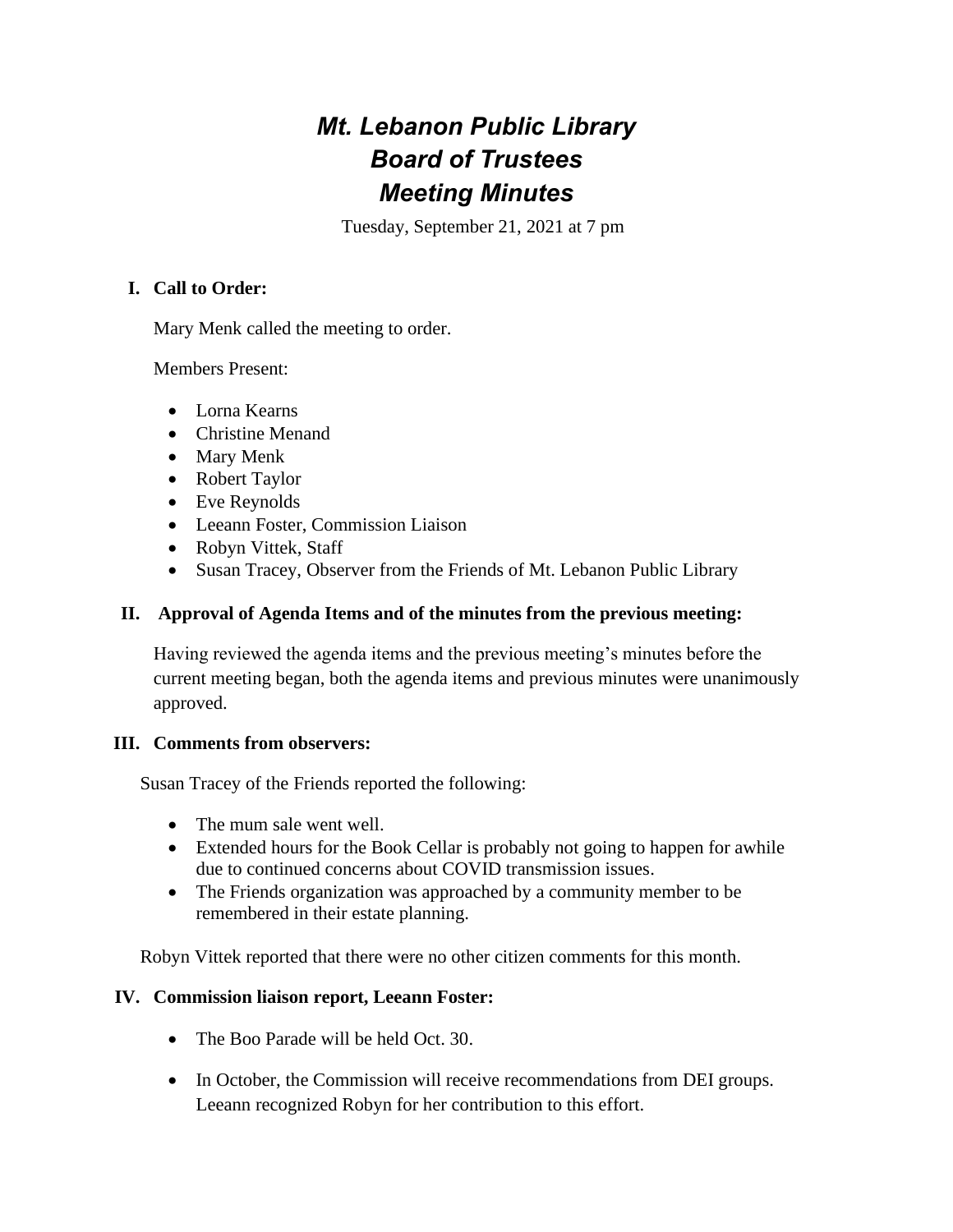# **V. President's Report, Evan Jones:**

• This report is being tabled until next meeting since Evan is not here.

# **VI. Treasurer's Report, Marcia Taylor:**

- Marcia was absent so we did not have a full report.
- Robyn said that we were about \$110,000 below where we were last year in staff salaries. She explained how salary funds were reconciled between the library and the municipality.
- Lorna motioned to file and Bob seconded. Everyone agreed.

# **VII. Director's Report, Robyn Vittek:**

- The library has had a successful summer. They will hold off on in-person programming until Nov. 1 at the earliest. They have been having some storytimes and book discussions in the courtyard when weather permits.
- They have been attending events such as First Fridays and they will be attending the upcoming Artists Market.
- Carlos Correa has been appointed as Executive Director for EINetwork, effected September 30. The ACLA Executive Director not yet been named but negotiations are proceeding. There is no news on the hiring of a new CLP Executive Director.
- ACLA and CLP presented budget proposals to RAD in August. Support for distressed libraries was a priority. They also asked to support expansion of shared services. Many of the smaller libraries are taking advantage of accounting shared services. They also asked for an increase in mobile support.
- Launching this fall is RAD pass (radpass.org). The program gives Allegheny County residents access to free or discounted tickets to events like opera, theatre, etc. People can go on their website to see what's available.

# **VIII. Committee Reports**

- **Fund-raising and Event Committee, Chris Menand**
	- o Chris met recently with Mariana and Robyn about the Garden Tour. The Tour date for next year is June 26, 2022. They are not going to have a pretour party this year. Instead, they are thinking of doing a reception afterwards. Chris said she would be asking board members for ideas for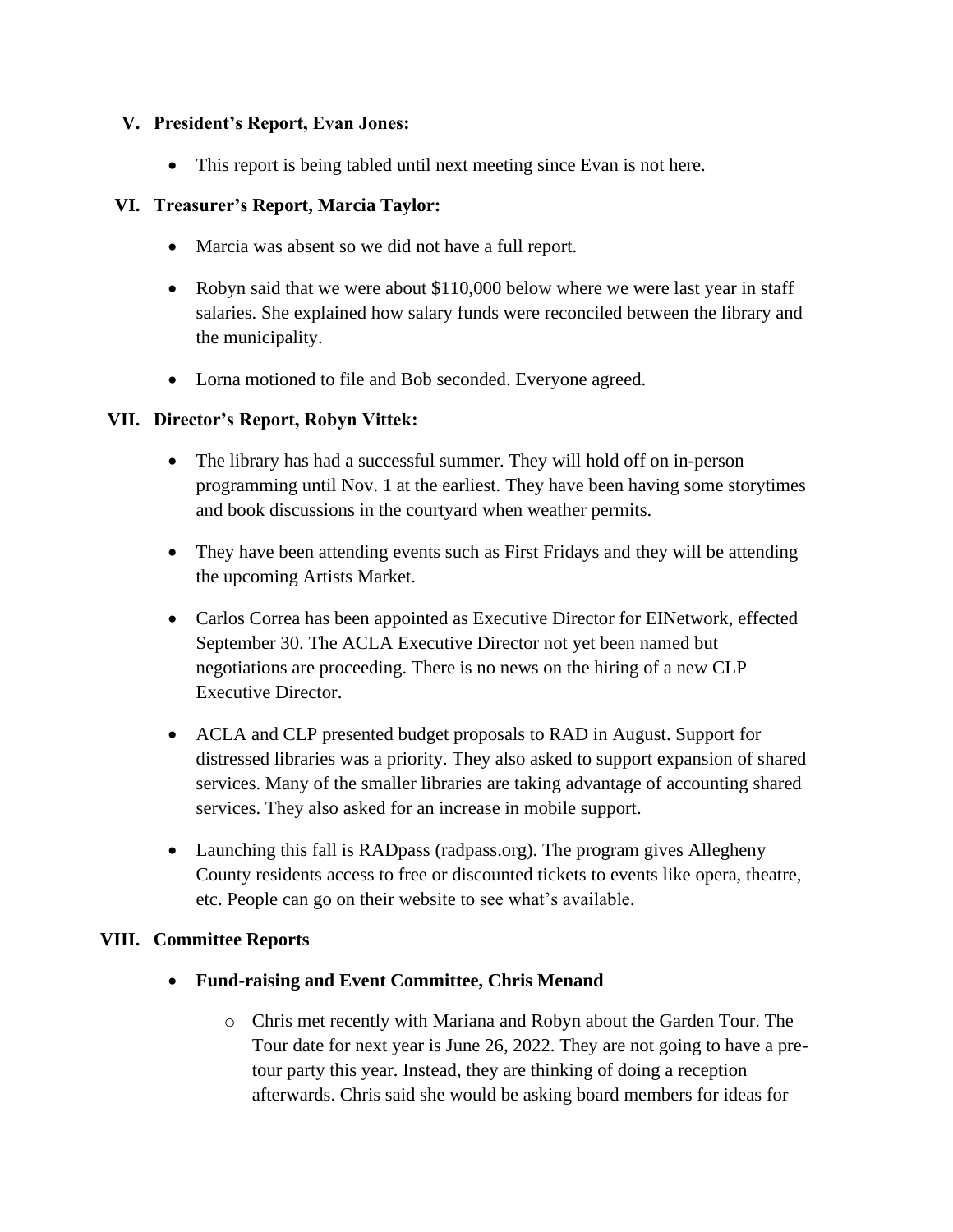raffle donors and items. There will be no educational piece this year because community interest is most focused on the aesthetics of the gardens themselves.

## **IX. Old Business:**

- a) Roby reported that they have filled a staff position that will start next week.
- b) Study room conversion is still in the works.
- c) They have purchased book carts, a desk for Teen Area, and some new office furniture.
- d) Library staff are making progress on the fine-free initiative.
- e) We are in the middle of Love Your Library month, three quarters of the way to our goal with nine days remaining. Robyn thanked everyone, including the Friends of the Library, who has contributed to this effort.

#### **X. New business**

- a) Sharon Bruni, Associate Director of Public Services, and Sharon Verminski-Wilson, Senior Librarian, came to the meeting to talk about how COVID has affected circulation.
	- (a) They presented data from May, June, and July in 2019 to the same three months in 2021.
	- (b) Overall, they have seen a drop in physical circulation in adult books 2021. At the same time, however, there has been an increase in ecirculation. A notable change is the increase in children's circulation since the pandemic started.
	- (c) Two changes occurred in 2020 that may be having an impact on circulation: 1) number of permitted renewals has been increased and 2) check-out period for Book Stop books has been increased to three weeks.
	- (d) Robyn said that this kind of information will help them make decisions about how to spend their money on acquisitions. For example, AV assets are being borrowed less frequently. So that has implications for how to make expenditure allocations.